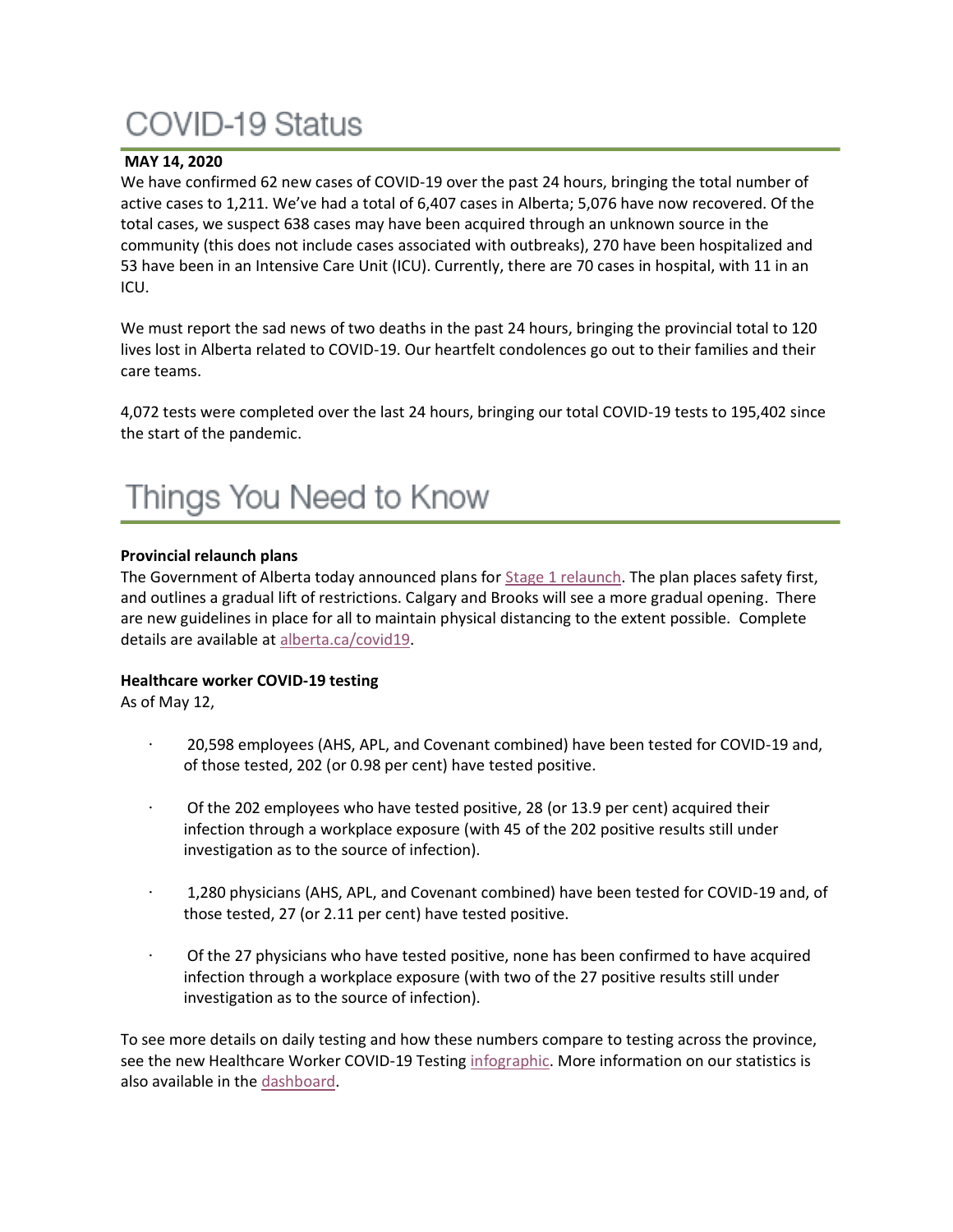

We thank healthcare workers for their excellent attention to hand hygiene, personal protective equipment and other controls available to them, as we continue to work together to limit workplace exposure and reduce the spread of COVID-19.

#### **Social and video connection guidelines for congregate living**

Guidance on the use of [Technology for Video Virtual Healthcare Delivery in Congregate Living Sites](https://www.albertahealthservices.ca/assets/info/ppih/if-ppih-covid-19-tech-virtual-health-congregate.pdf)  [during COVID-19](https://www.albertahealthservices.ca/assets/info/ppih/if-ppih-covid-19-tech-virtual-health-congregate.pdf) and [Technology for Social Connection in Congregate Living Sites during COVID-19](https://www.albertahealthservices.ca/assets/info/ppih/if-ppih-covid-19-tech-social-connection-congregate.pdf) is now available. The guidance documents are meant to provide information to congregate living sites about considerations for using technology to support social connection and access to video virtual healthcare delivery during COVID-19. These documents have been posted to Insite and the external health professionals resource page.

#### **Serological testing: next steps towards antibody testing in Alberta**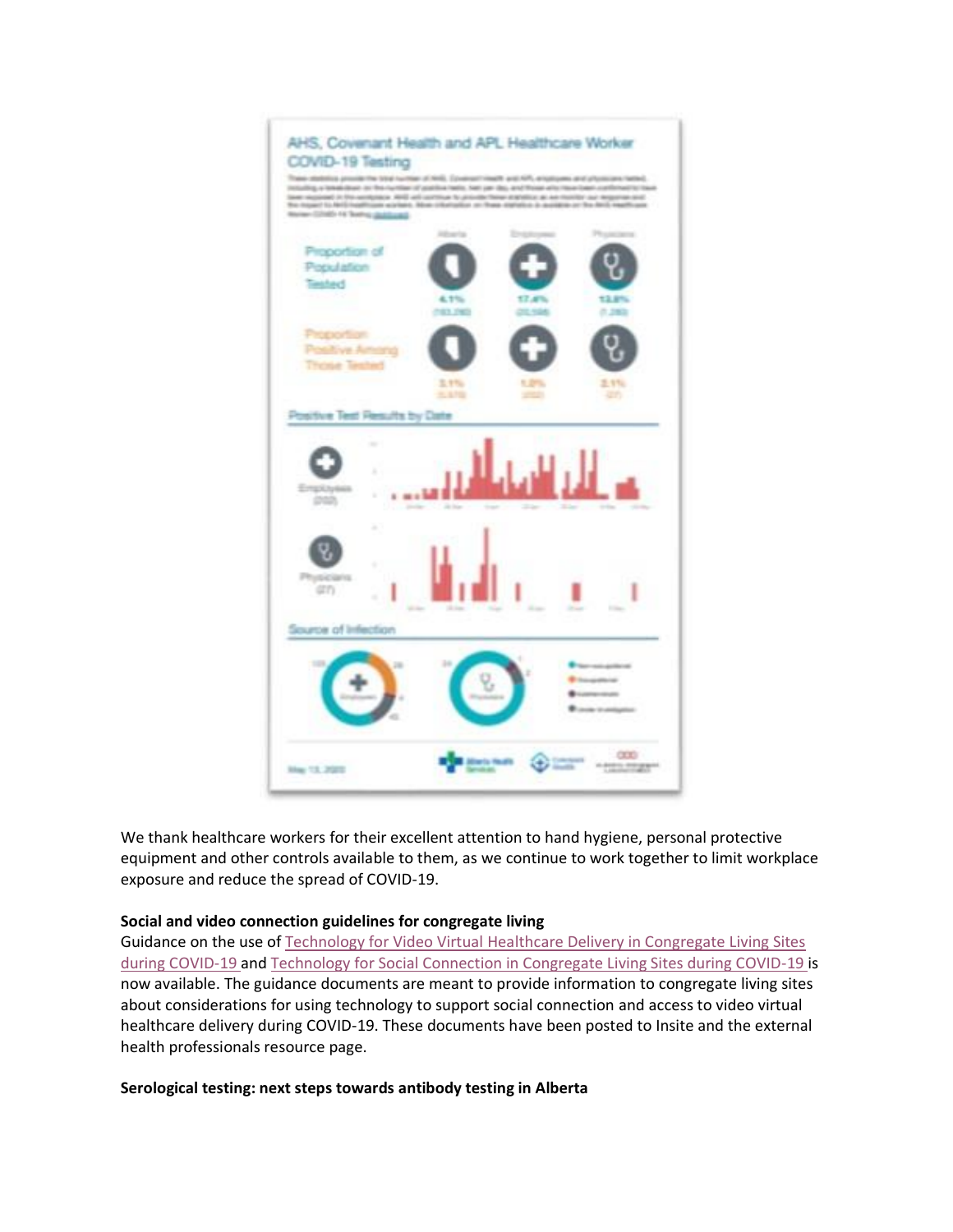Yesterday, Health Canada authorized the [first COVID-19 serological test](https://www.canada.ca/en/health-canada/news/2020/05/statement-from-health-canada-on-covid-19-serological-tests.html) for use in Canada, the DiaSorin LIAISON®. There has been much work occurring in recent weeks right across the country to find a serological test (which tests for antibodies) that is safe, effective, and can be scaled for use in testing the population. Health Canada approval of the first COVID-19 serological test is a positive step forward for Canada and for Alberta in our collective efforts to better understand this virus.

Alberta Precision Laboratories (APL) is now in the final stages of evaluating and validating various serology tests, including the DiaSorin test. Even with Health Canada approval, APL must always independently validate any serological test before it is used in Alberta; other jurisdictions are doing similar independent evaluations. All this information will be used to inform which are the best tests to use.

APL is expecting to conclude their evaluations of various tests by tomorrow (May 14). A provincial serology advisory group has been established and is meeting tomorrow to discuss next steps. In the coming days, we look forward to sharing the conclusions of the advisory group and how its plans will be linked to recommendations and advice from the national task force that has also been established to help guide this important work. While there is no definitive timeline for when widespread serology testing may be available for Albertans, we anticipate an initial testing strategy could be in place by the end of May.

Serological testing is important because it enables us to see who within the population has antibodies to this specific virus and, therefore, who has had previous exposure. It will be a crucial part of our COVID-19 response efforts moving forward because it enables us to observe how COVID-19 has been behaving and transmitting in our communities.

Serological testing can help determine who within our population may have partial immunity; will be useful in further study of the virus and in clinical research into potential treatments and vaccinations; will provide critical data for public health officials in evaluating how well our public health strategies have been working thus far; and will inform future public health advice for our policymakers.

#### **PPE Tip of the Day**

The daily series - *PPE Tip of the Day* – features quick and simple reminders you can take forward into your practice, from shift to shift.

### **Cleaning hands before putting on PPE:** [Cleaning hands](https://www.albertahealthservices.ca/assets/healthinfo/ipc/if-hp-ipc-flu-handwash-how-to.pdf) before [putting on PPE](https://www.albertahealthservices.ca/assets/Infofor/hp/if-hp-ipc-donning-ppe-poster.pdf) is critical to prevent contamination of the equipment and the patient.

**Please note** there was an error in yesterday's PPE Tip of the Day. This has been corrected.

#### **High-Touch Surfaces**

After providing patient care, immediately [clean your hands,](https://www.albertahealthservices.ca/assets/healthinfo/ipc/if-hp-ipc-flu-handwash-how-to.pdf) [remove your](https://www.albertahealthservices.ca/assets/Infofor/hp/if-hp-ipc-doffing-ppe-poster.pdf)  [mask](https://www.albertahealthservices.ca/assets/Infofor/hp/if-hp-ipc-doffing-ppe-poster.pdf) and [clean your hands](https://www.albertahealthservices.ca/assets/healthinfo/ipc/if-hp-ipc-flu-handwash-how-to.pdf) again. Doing so reduces the risk of spreading the virus to others, or contaminating high-touch surfaces such as door handles and knobs, keyboards or your computer.

To see previous PPE Tips of the Day, please visit the PPE Tips archive, [here.](https://www.albertahealthservices.ca/topics/Page17119.aspx)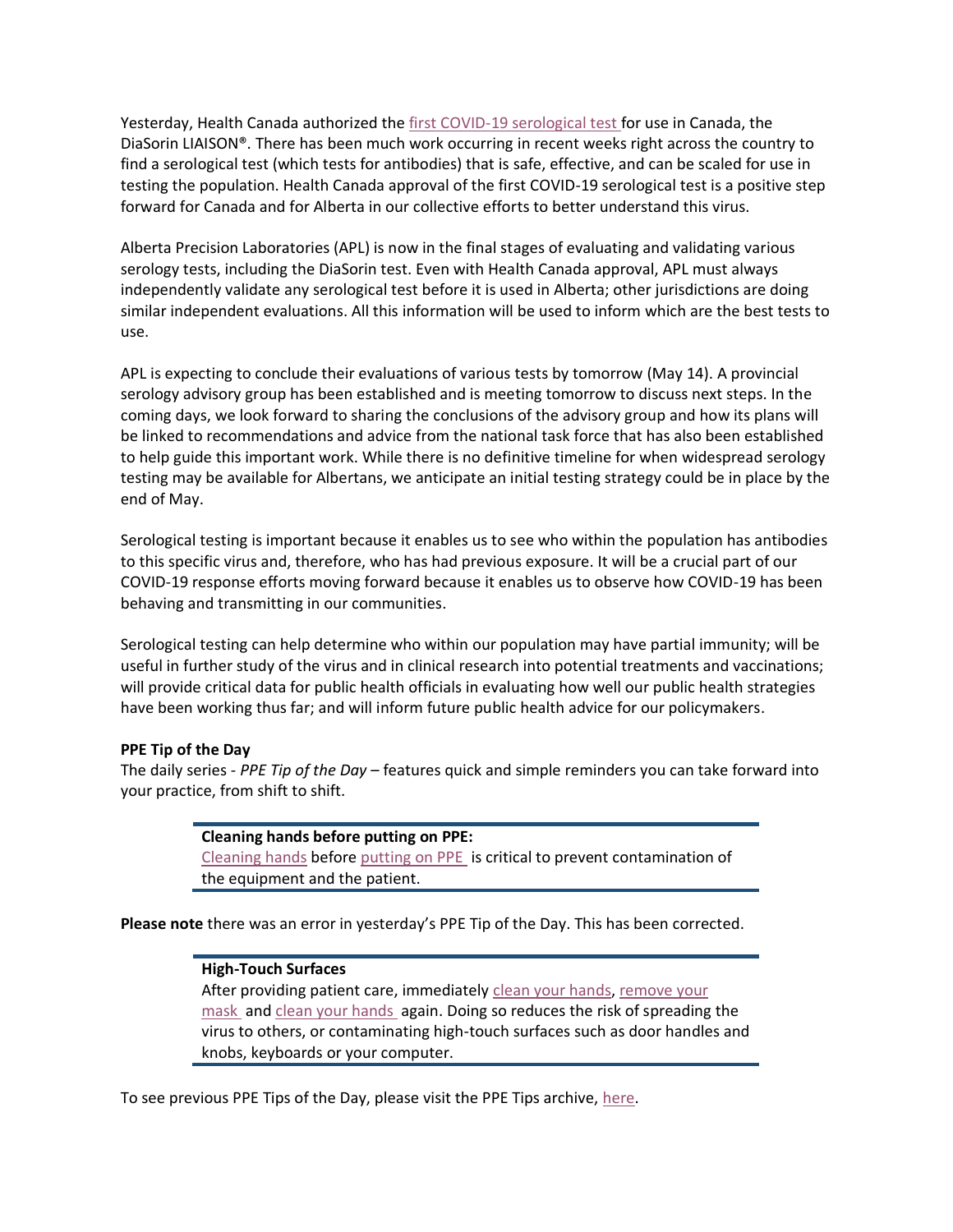#### **Inside the University of Alberta's designated COVID-19 unit**

Dr. Stephanie Smith, Director of Infection Prevention and Control at the University of Alberta Hospital in Edmonton, hosts an eight-minute [informational video that takes viewers inside the](https://www.albertahealthservices.ca/topics/Page17133.aspx) facility's [designated COVID-19 unit](https://www.albertahealthservices.ca/topics/Page17133.aspx) to show its set-up, approach and principles.

"We recognize that every AHS unit at each facility is unique," Dr. Smith says in the video. "But we hope you can take some of the principles that we have learned and adapt them to your facility to provide optimal care for patients and to protect healthcare workers."



Dr. Stephanie Smith - Inside the University of Alberta's designated COVID-19 unit

### In the Zones

#### **Calgary Zone Emergency Operations Centre (ZEOC) — Appreciation for Clifton Manor team**

Today at noon, East Calgary Health Centre (ECHC) staff and community partners stood outside the neighbouring Clifton Manor continuing care facility in the city's southeast, waving and displaying signs of support. There was also a small parade with cars displaying signs of appreciation.

Clifton Manor is home to about 250 residents.

ECHC site manager Sean McIntyre says his staff wanted to acknowledge "the challenges all care homes are facing with the pandemic."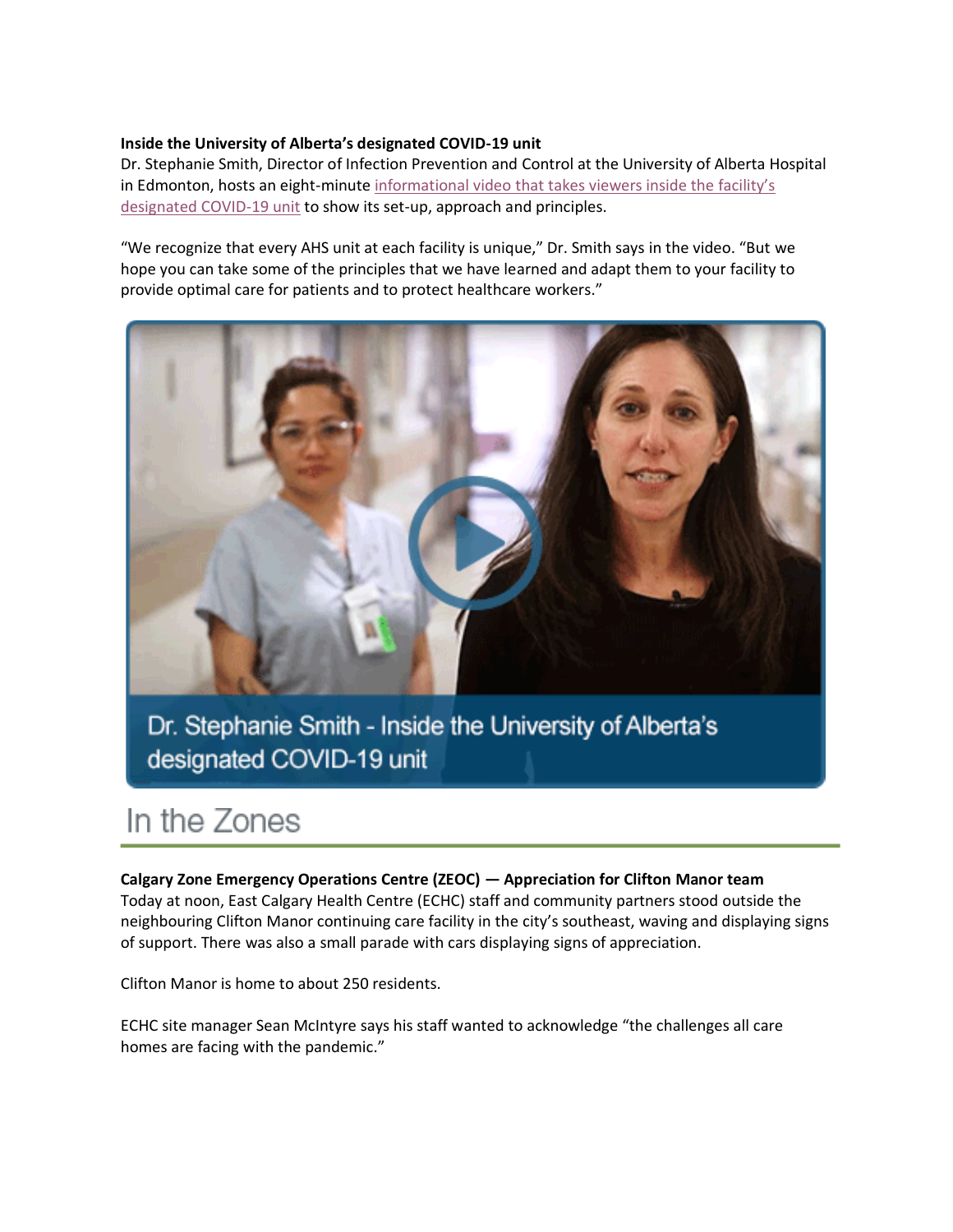The event was organized by ECHC site secretary Tasha McLean, former site manager Sue Ramsden and the centre's culture committee in an effort to show support "in a simple but very visible way," McIntyre adds.

Several community partners also participated in the show of support, including:

- The Calgary Police Service
- 12 Communities Service Initiative
- Calgary Catholic Immigration Society
- Forest Lawn United Church
- City of Calgary Parks and Recreation
- Clifton Manor staff and the Brenda Strafford Foundation (the parent organization of Clifton Manor)
- Clark Builders (which is building a new seniors residence for Brenda Strafford Foundation next to the ECHC)
- Forest Lawn 55 Plus
- The Forest Lawn Library
- Children's Health Clinic (housed within ECHC)
- Community residents

"There has been collaboration and co-operation between ECHC and Clifton Manor for many years," says McIntyre. They partner on seniors' health issues from a variety of perspectives, and have worked together during a recent water outage as well as to deal with roof repairs at the Manor.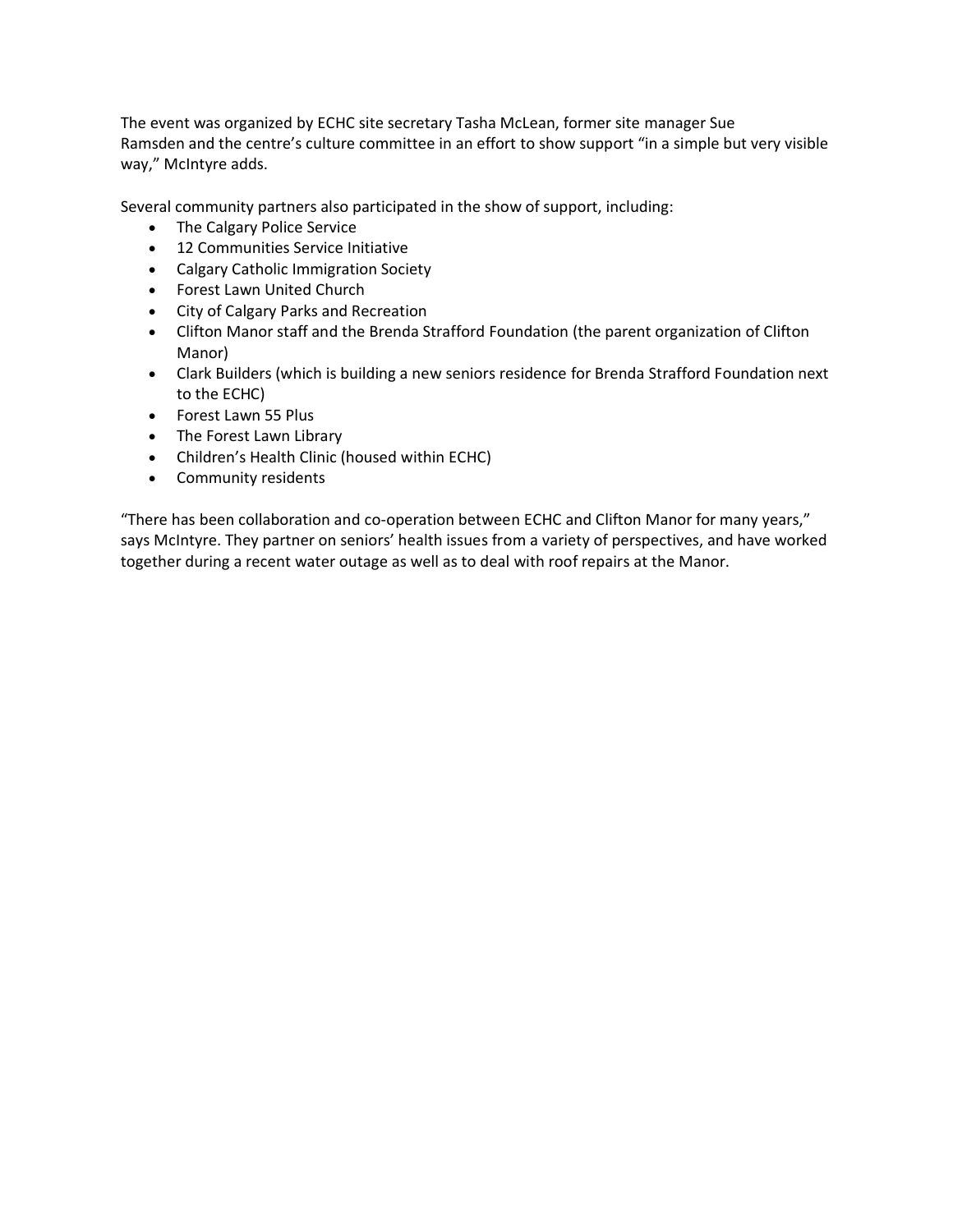

Staff at the East Calgary Health Centre were involved in a public display of support and appreciation for the teams and residents at the neighbouring Clifton Manor continuing care facility.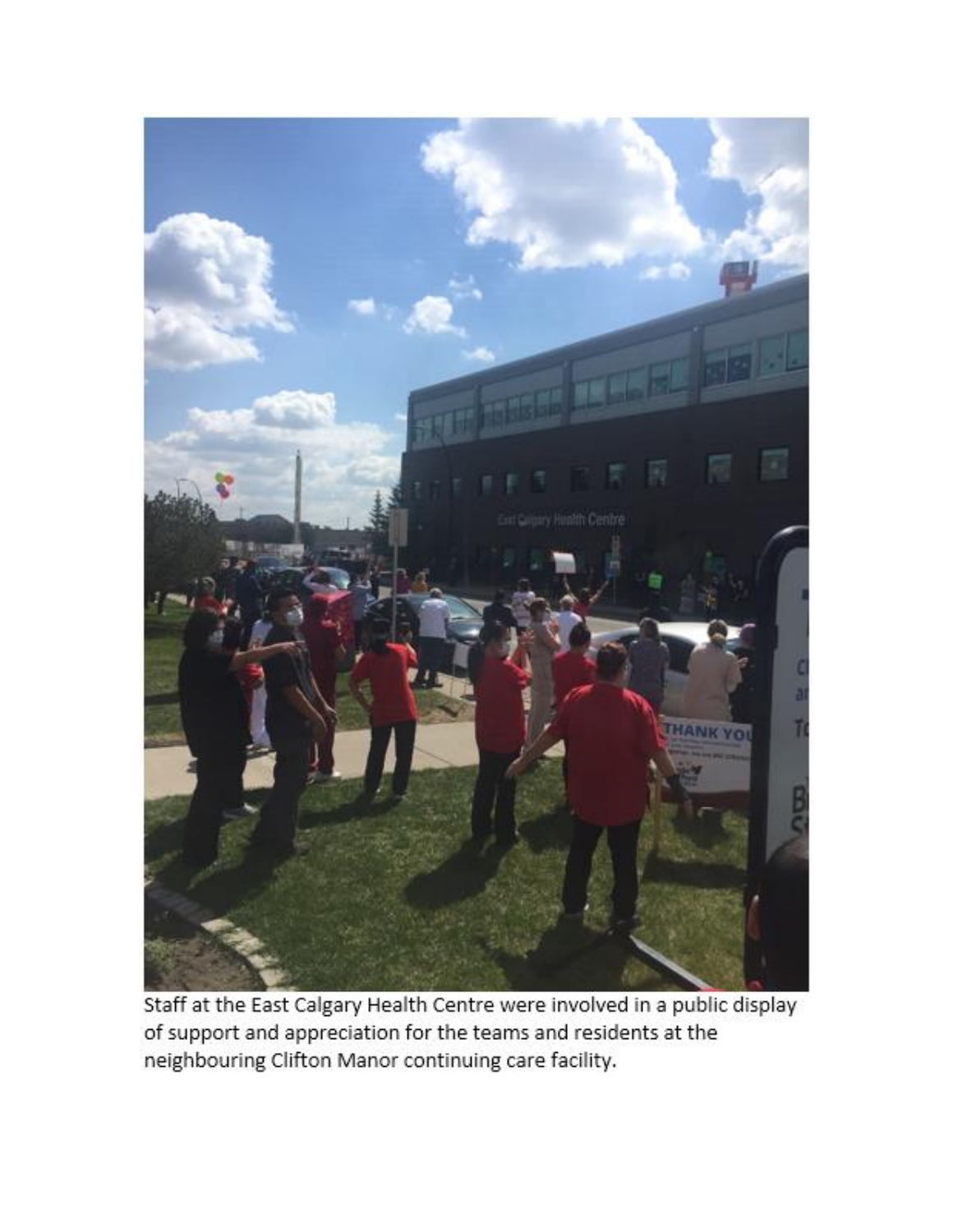# Be Well - Be Kind

#### **We continue to give during COVID-19**

Thank you to everyone for their continued commitment to the COVID-19 response. We cannot do it without you.

If you are interested in [donating to a COVID-19 relief fund in your community](https://insite.albertahealthservices.ca/tools/Page24605.aspx) you can do so through the United Way, or one of our [69 foundation partners](https://www.albertahealthservices.ca/give/give.aspx) that raise funds for healthcare across Alberta.

We know many of you are also facing challenging situations at this time, both at work and at home. We understand that you may not be able to donate and that's OK. Thank you for all you are doing to fight for and support your families, patients and all Albertans.

#### **Dialysis dance at South Calgary dialysis unit**

Patients and staff at the South Calgary dialysis unit [recorded a dance](https://www.facebook.com/albertahealthservices/videos/265421974502978/) to raise spirits during the COVID-19 pandemic — and this fun, uplifting video was recently posted on the AHS Facebook page. We thought you'd like to see it.

*We are Family is such an appropriate song for our unit," says nurse clinician Heather Dean. "We often refer to each other as our dialysis family.*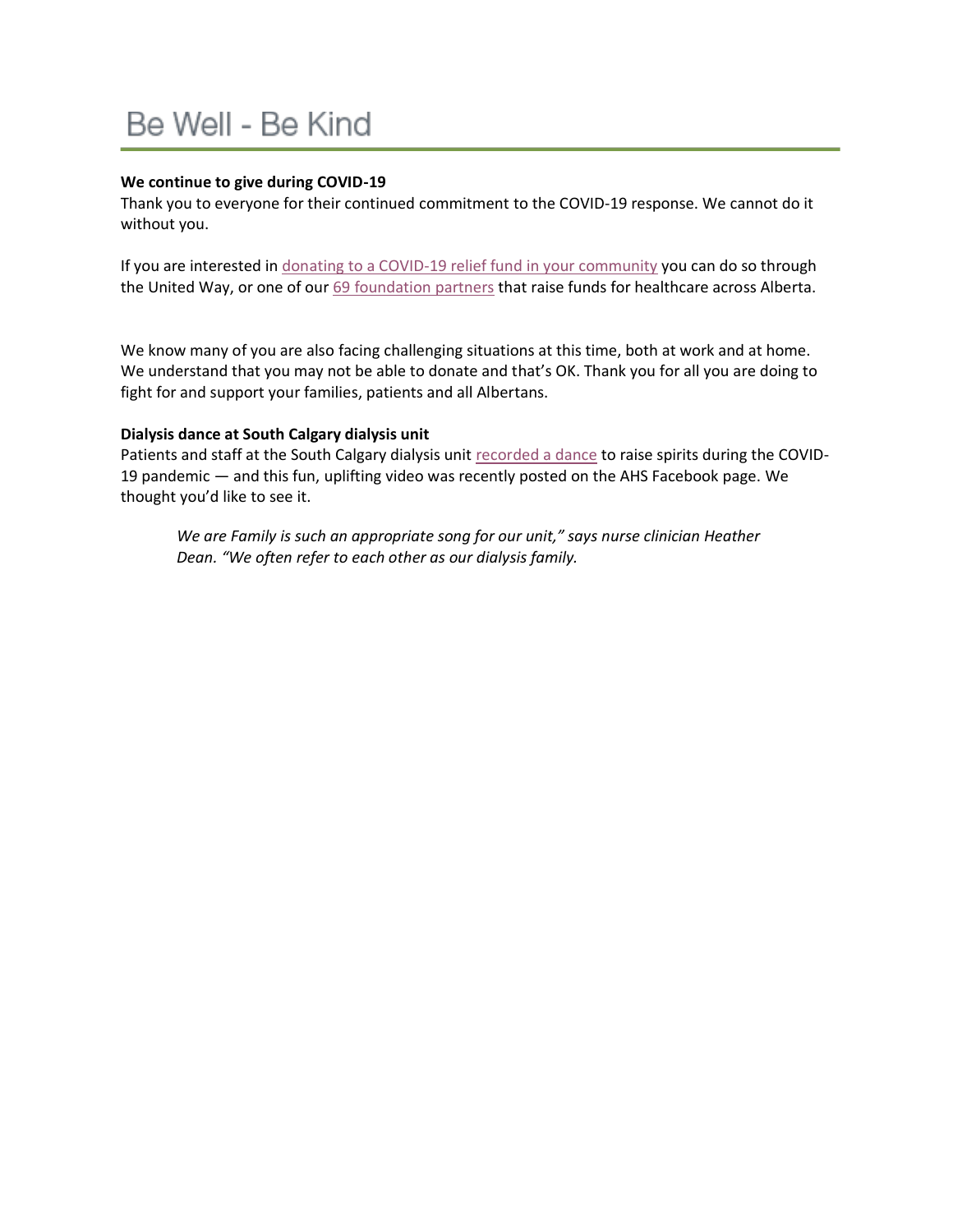

#### **Closing message**

As noted, Premier Jason Kenney announced Stage 1 of the province's staged relaunch will go ahead on May 14<sup>th</sup> as planned, except in Calgary and Brooks, where a more gradual relaunch is planned over the next 18 days due to a higher number of active COVID-19 cases.

The province is able to relaunch because the actual numbers of cases, hospitalizations and ICU usage are below even our most recent low modelling projections. This is a credit to Albertans, of course: you have made sacrifices required to flatten the curve. But it's also a credit for getting the message out to Albertans, for stepping in to manage outbreaks, for carefully monitoring the spread of the virus across the province, for our nation-best testing and the contact tracing, and for everything else we've been doing during this public health emergency.